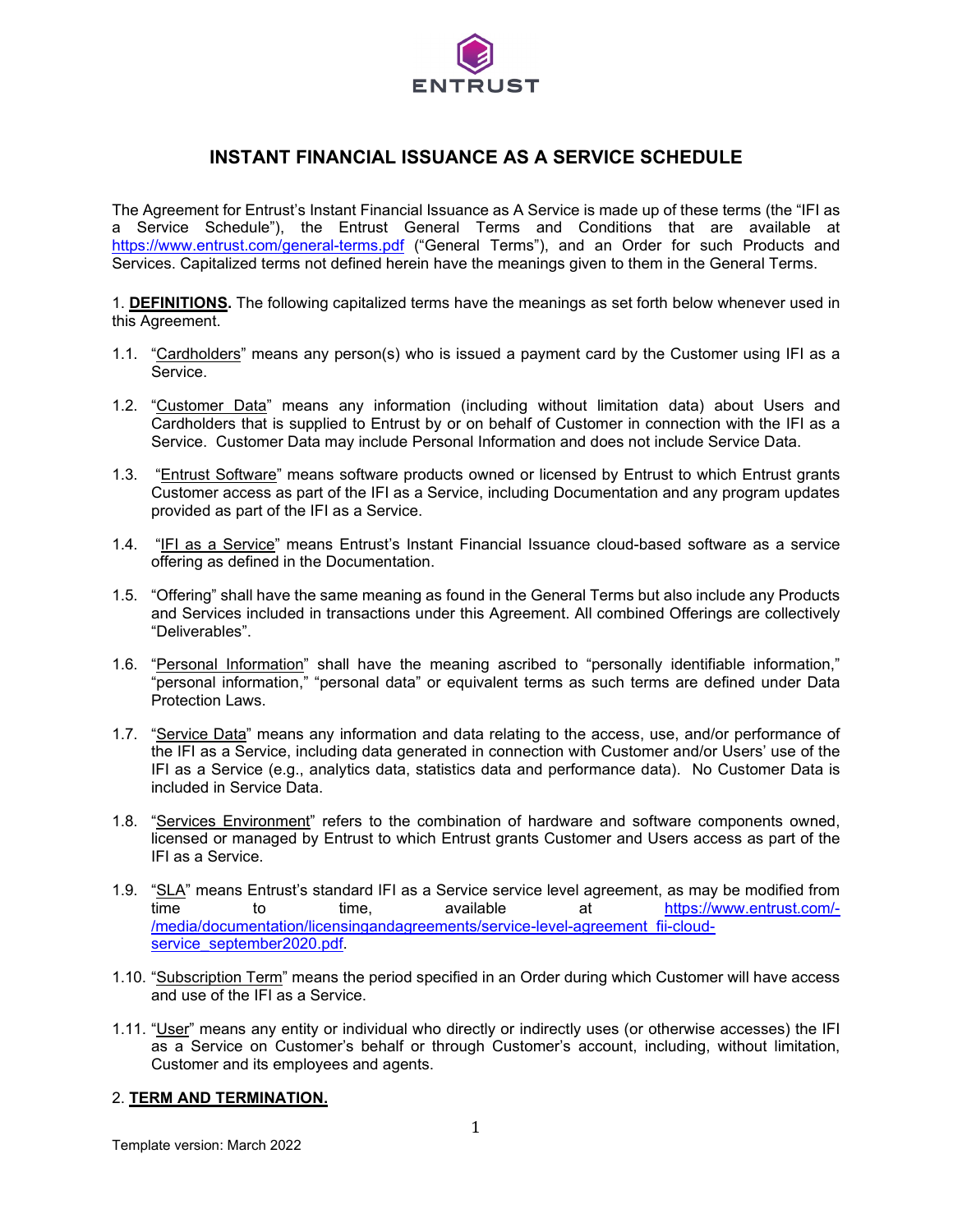

- 2.1. Agreement Term. The Agreement will have an initial term of 3 years beginning the Effective Date ("**Initial Term**") and will be automatically renewed for additional period(s) of 1 year each ("**Renewal Term**")(the Initial Term and Renewal Term(s) are together the "**Term**") unless either party provides the other with written notice of termination at least 90 days in advance of the expiration of the then current Term. The termination of this Agreement will not result in the termination of any Order that remains outstanding after the date of termination unless the parties otherwise agree, and the terms of the Agreement and the General Terms will continue to apply to the Deliverables covered by such Order for as long as it remains in effect.
- 2.2. Term of IFI as a Service. The term of any IFI as a Service itemized in the Order will be for initial periods of 3 years, beginning ninety (90) days of the execution of the Order, and will renew automatically for additional periods of 1 year each unless either party provides written notice of the termination at least 90 days prior to the expiration of the then current term of the IFI as a Service. In the event of the automatic renewal of IFI as a Service, Entrust may not increase the fees in any renewal term by more than 4%.
- 2.3. Term of Maintenance Agreements. Unless otherwise stated in an Order, the terms of Equipment Maintenance itemized in the Order will be for initial periods of 1 year and will renew automatically for additional period(s) of 1 year each unless either party provides written notice of termination at least 90 days prior to the expiration of the then current term of the Deliverable. In the event of the automatic renewal of Equipment Maintenance during the warranty period for the Equipment, Entrust may not increase the fees in the renewal term by more than 4%.
- 2.4. Termination for Cause. Either party may terminate this Agreement or any Order for an uncured material breach 60 days after providing the breaching party with a written notice specifying the nature of the breach and the opportunity to cure the breach during the 60-day period.
- 2.5. Survival of Terms. Any provision of this Agreement and the General Terms that expressly or by implication is intended to continue in force following termination will survive termination or expiration of this Agreement, including Section 4 (Warranties; Disclaimers; Limitations of Liability).
- 2.6. Interpretation of Certain Terms. The term "Business Day" means Monday through Friday, excluding any official Entrust Holiday; Entrust Holiday means New Year's Day, Presidents' Day, Easter Sunday, Memorial Day, Independence Day, Labor Day, Thanksgiving Day, Thanksgiving Friday, Christmas Eve, and Christmas Day or such different days as Entrust may designate after written notification to Customer (holidays occurring on a Saturday or Sunday may be observed on the preceding Friday or following Monday); "days" means calendar days.

# 3. **DELIVERY; TITLE; RISK OF LOSS; INSTALLATION; CUSTOMER OBLIGATIONS.**

- 3.1. Installation. Unless otherwise agreed by the parties, Entrust will install the Products based on a date established by the parties. Entrust reserves the right to postpone any scheduled installation if (a) the Customer site has not been adequately prepared in accordance with instructions provided by Entrust; (b) networks, hosts, cores or switches are not available as required; or (c) the Customer has not completed any other requirement for the installation as defined in the statement of work for installation of the Deliverables. In the event of a postponement, Entrust may reschedule the installation at a time it can be performed successfully with no additional preparation or delay.
- 3.2. Customer Obligations. Customer will maintain the network configuration and connectivity as provided in the Documentation. Customer is responsible for all firmware updates for the Deliverables unless Customer has purchased a different product from Entrust. Customer is responsible for the Software component updates required for the IFI as a Service installed on his environment.

# 4. **WARRANTIES; DISCLAIMERS; LIMITATIONS OF LIABILITY.**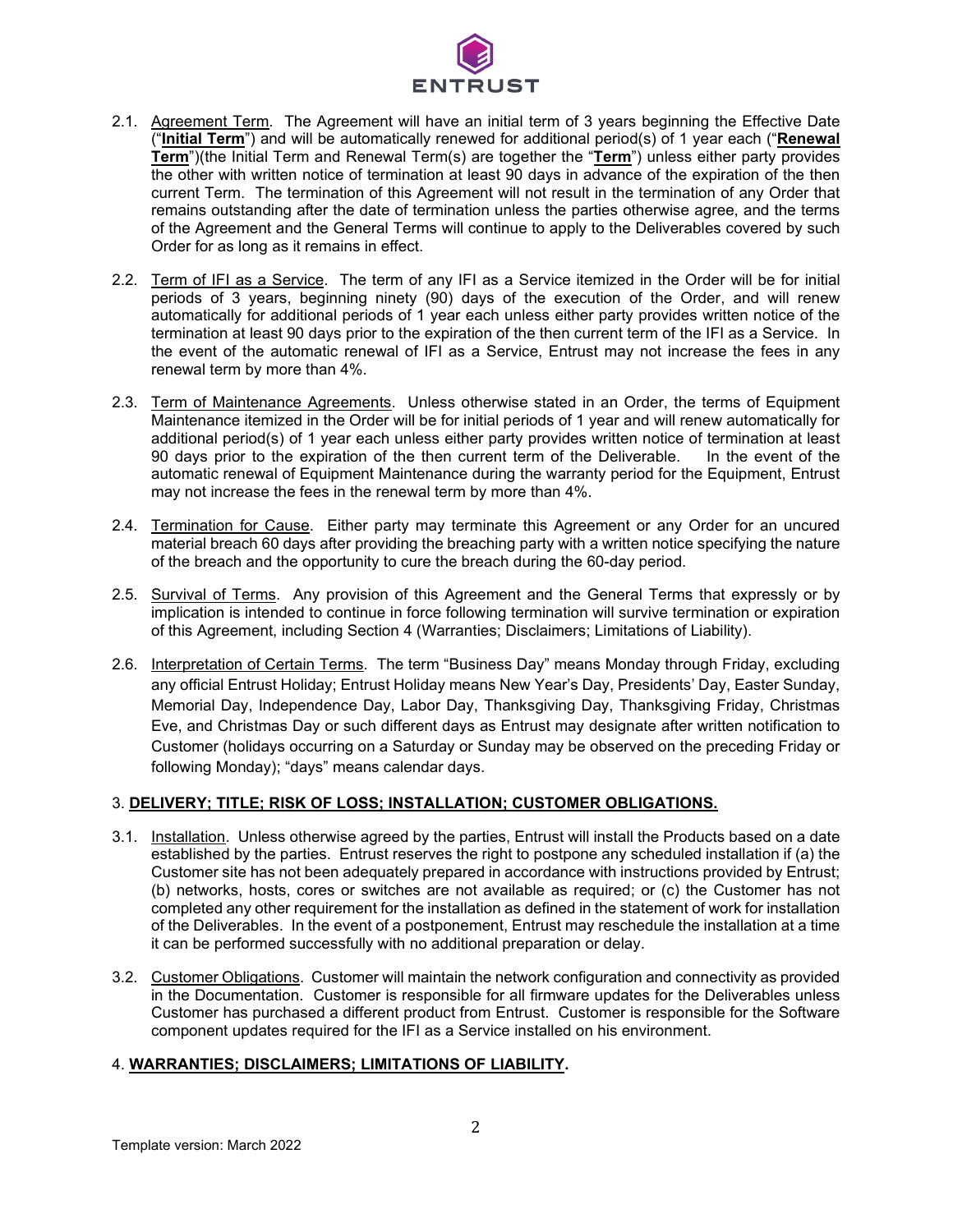

- 4.1. Warranties. Entrust makes no warranties with respect to the Products other than as set forth in this Agreement and in the warranty documentation delivered by Entrust with respect to the Products which warranties are subject to the limitations set forth in this Section 4. With respect to equipment and supplies, Entrust warrants only that they are free from defects in material and workmanship during the time period set forth in the applicable Order or accompanying warranty documentation. Entrust's obligation under any equipment or supplies warranty is limited to repairing or replacing, at Entrust's option, the goods at no charge to Customer, and is conditioned upon (a) Customer's proper use, maintenance, management and supervision of the goods, (b) the use with the equipment or supplies or consumable materials supplied by Entrust, (c) a suitable operating environment for the goods as described in applicable Documentation; and (d) the absence of any intentional or negligent act or other cause external to the goods affecting their operability or performance. Any maintenance services undertaken as a result of Customer's failure to comply with these conditions will not be covered by warranty and will be charged at Entrust's then-current time and materials rates. The warranty for any Product will be null and void if, without the prior written approval of Entrust, which approval will not be unreasonably withheld, (y) any maintenance is performed on the Product other than by Entrust or another qualified party who is approved by Entrust, or (z) any addition to, removal from or modification of the Product is made without Entrust's approval. All defective parts replaced under warranty will become the property of Entrust once they have been replaced by a substitute part. Customer will be responsible for the cost of all requested maintenance service provided for the Products by Entrust that is not covered pursuant to the stated warranty.
- 4.2. IFI as a Service Warranty. Entrust warrants to Customer during the Subscription Term that the IFI as a Service will comply with the material functionality described in the Documentation and that such functionality will be maintained in all material respects in subsequent upgrades to the IFI as a Service. Customer's sole and exclusive remedy for Entrust's breach of this warranty shall be that Entrust shall use commercially reasonable efforts to correct such errors or modify the IFI as a Service to achieve the material functionality described in the Documentation within a reasonable period of time, or, if Entrust cannot substantially correct the deficiency in a commercially reasonable manner, Customer may end the deficient services and Entrust will refund Customer the fees for the terminated services that Customer pre-paid to Entrust for the period following the effective date of termination.
- 4.3. DISCLAIMER OF WARRANTIES. EXCEPT AS SPECIFICALLY STATED IN THIS AGREEMENT OR IN WARRANTY DOCUMENTATION DELIVERED WITH THE DELIVERABLES, ENTRUST DISCLAIMS ANY AND ALL WARRANTIES, EXPRESS AND IMPLIED, WITH REGARD TO THE DELIVERABLES PROVIDED TO CUSTOMER, INCLUDING, BUT NOT LIMITED TO, ANY IMPLIED WARRANTY OF MERCHANTABILITY OR FITNESS FOR A PARTICULAR PURPOSE AND NONINFRINGEMENT OF THIRD PARTY INTELLECTUAL PROPERTY RIGHTS. ENTRUST DOES NOT GUARANTEE THAT (A) THE SERVICES WILL BE PERFORMED ERROR-FREE OR UNINTERRUPTED, OR THAT ENTRUST WILL CORRECT ALL SERVICES ERRORS, (B) THE SERVICES WILL OPERATE IN COMBINATION WITH CUSTOMER'S CONTENT OR CUSTOMER'S APPLICATIONS, OR WITH ANY OTHER HARDWARE, SOFTWARE, SYSTEMS OR DATA NOT PROVIDED BY ENTRUST, AND (C) THE SERVICES WILL MEET CUSTOMER'S REQUIREMENTS, SPECIFICATIONS OR EXPECTATIONS. CUSTOMER ACKNOWLEDGES THAT ENTRUST DOES NOT CONTROL THE TRANSFER OF DATA OVER COMMUNICATIONS FACILITIES, INCLUDING THE INTERNET, AND THAT THE SERVICES MAY BE SUBJECT TO LIMITATIONS, DELAYS, AND OTHER PROBLEMS INHERENT IN THE USE OF SUCH COMMUNICATIONS FACILITIES. ENTRUST IS NOT RESPONSIBLE FOR ANY DELAYS, DELIVERY FAILURES, OR OTHER DAMAGE RESULTING FROM SUCH PROBLEMS. ENTRUST IS NOT RESPONSIBLE FOR ANY ISSUES RELATED TO THE PERFORMANCE, OPERATION OR SECURITY OF THE SERVICES THAT ARISE FROM CUSTOMER'S CONTENT, CUSTOMER'S APPLICATIONS OR THIRD PARTY CONTENT.
- 4.4. LIMITATION OF LIABILITY. IN NO EVENT WILL EITHER PARTY BE LIABLE TO THE OTHER FOR INDIRECT, SPECIAL, OR CONSEQUENTIAL DAMAGES ARISING OUT OF, OR RELATED TO, THIS AGREEMENT, UNDER ANY THEORY OF LAW, EVEN IF THE PARTY HAS BEEN ADVISED OF THE POSSIBILITY OF SUCH DAMAGES. IN NO EVENT WILL ENTRUST'S AGGREGATE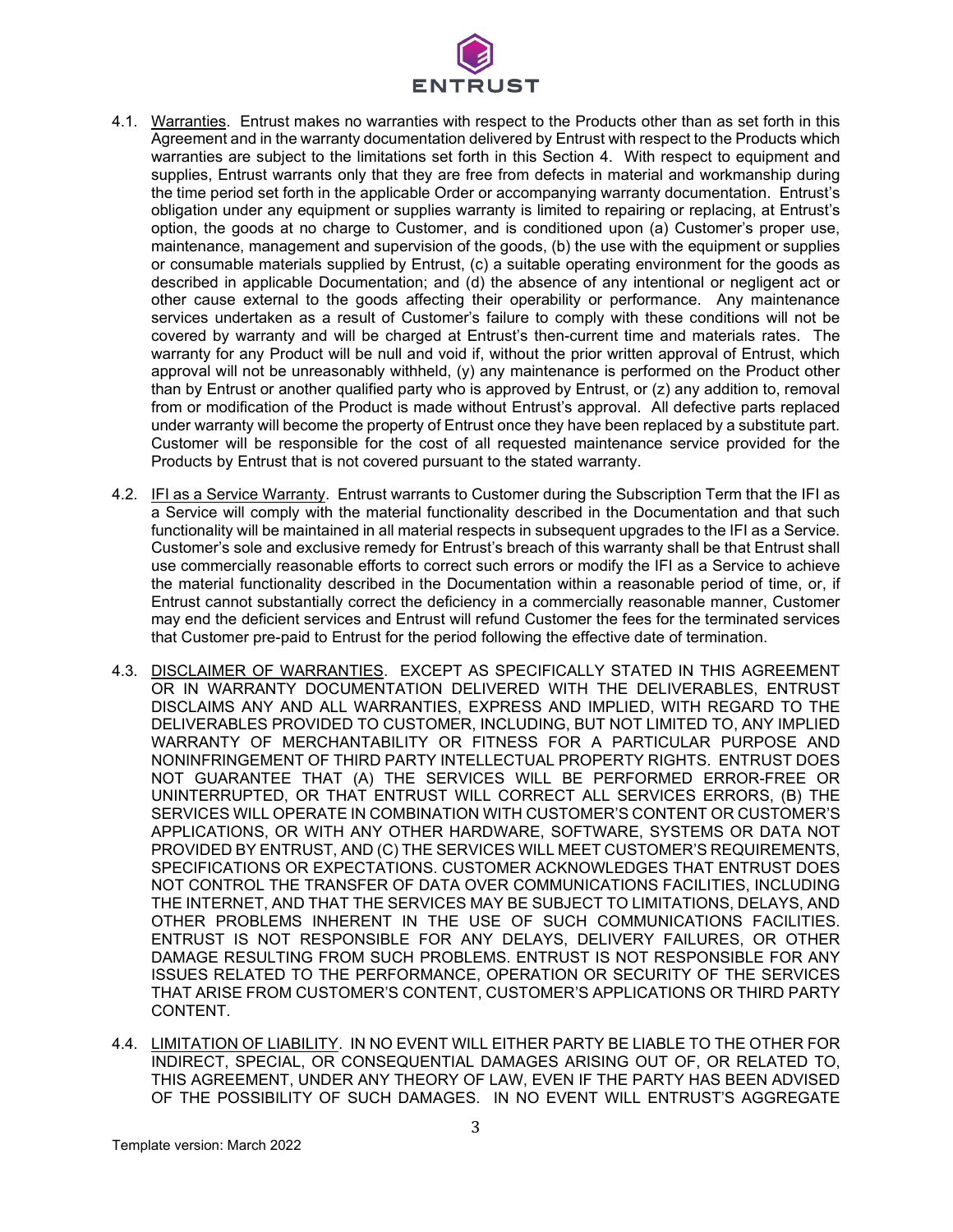

LIABILITY TO CUSTOMER FOR DAMAGES ARISING OUT OF, OR RELATED TO, THE FURNISHING OF DELIVERABLES OR PERFORMANCE OF SERVICES UNDER THIS AGREEMENT, UNDER ANY THEORY OF LAW, EXCEED THE SUM OF ALL PAYMENTS MADE TO ENTRUST BY CUSTOMER UNDER THE APPLICABLE ORDER UP TO THE TIME THE CAUSE AROSE.

5. **IFI AS A SERVICE.** Entrust will provide Customer with the IFI as a Service as contracted in an applicable Order.

6. **EQUIPMENT MAINTENANCE.** Entrust will provide Customer with the Equipment Maintenance Services as contracted in an applicable Order and as described in Section 11 of this Agreement.

#### 7. **USE OF THE IFI AS A SERVICE.**

- 7.1. Use of the IFI as a Service. During the Subscription Term and subject to Customer's compliance with the terms and conditions of the General Terms, found at [https://www.entrust.com/general-terms.pdf,](https://www.entrust.com/general-terms.pdf) and this Agreement, the applicable Order, and all applicable laws where Customer and its Users are located and in the United States, where Entrust's servers are located, Customer has the nonexclusive, non-assignable, royalty free, worldwide limited right to access and use the IFI as a Service, including anything developed by Entrust and delivered to Customer as part of the IFI as a Service, solely for Customer's internal business operations for the time period set forth in the Order. Customer may allow its Users to use the IFI as a Service for this purpose and Customer is responsible for Users' compliance with the General Terms, including this Agreement, the Order, and all applicable laws where Customer and its Users are located and in the United States, where Entrust's servers are located.
- 7.2. Service Levels. The sole remedies for any failure of the IFI as a Service are listed in the SLA. Service credits issued pursuant to the SLA, if any, will only be applied against the costs associated with Customer's subsequent subscription renewal. Entrust is not required to issue refunds for or to make payments against such service credits under any circumstances.
- 7.3. Documentation. Customer may reproduce and use the Documentation solely as necessary to support Users' access to and use of the IFI as a Service.
- 7.4. Service Revisions. Entrust may add, reduce, eliminate or revise IFI as a Service features and functionality at any time; provided, however, that any changes will not result in a material reduction in the level of performance or availability of the IFI as a Service during the Subscription Term. Where any such change will cause a material detrimental impact on Customer, Entrust will take commercially reasonable efforts to provide Customer sixty (60) days prior written notice (email to suffice as adequate notice). Customer shall be entitled to terminate the applicable Order for IFI as a Service if there is a material reduction in the level of performance or availability of the IFI as a Service due to changes made to IFI as a Service features, functionality, or service levels.
- 7.5. Technology Export. Customer will comply in all respects with any and all applicable laws, rules and regulations and obtain all permits, licenses and authorizations or certificates that may be required in connection Customer's use of the IFI as a Service. Customer represents and warrants that: (a) Customer is not located in, under the control of, or a national or resident of any country to which the export of the software or related information would be prohibited by the applicable laws, rules or regulations of the United States or Canada or any other applicable jurisdiction; (b) Customer is not an individual to whom the export of the Entrust Software or related information would be prohibited by the laws of the United States or Canada or applicable jurisdiction; and (c) Customer has and will comply with applicable laws, rules and regulations of the United States and Canada or applicable jurisdiction and of any state, province, or locality or applicable jurisdiction governing exports of any product or service provided by or through Entrust.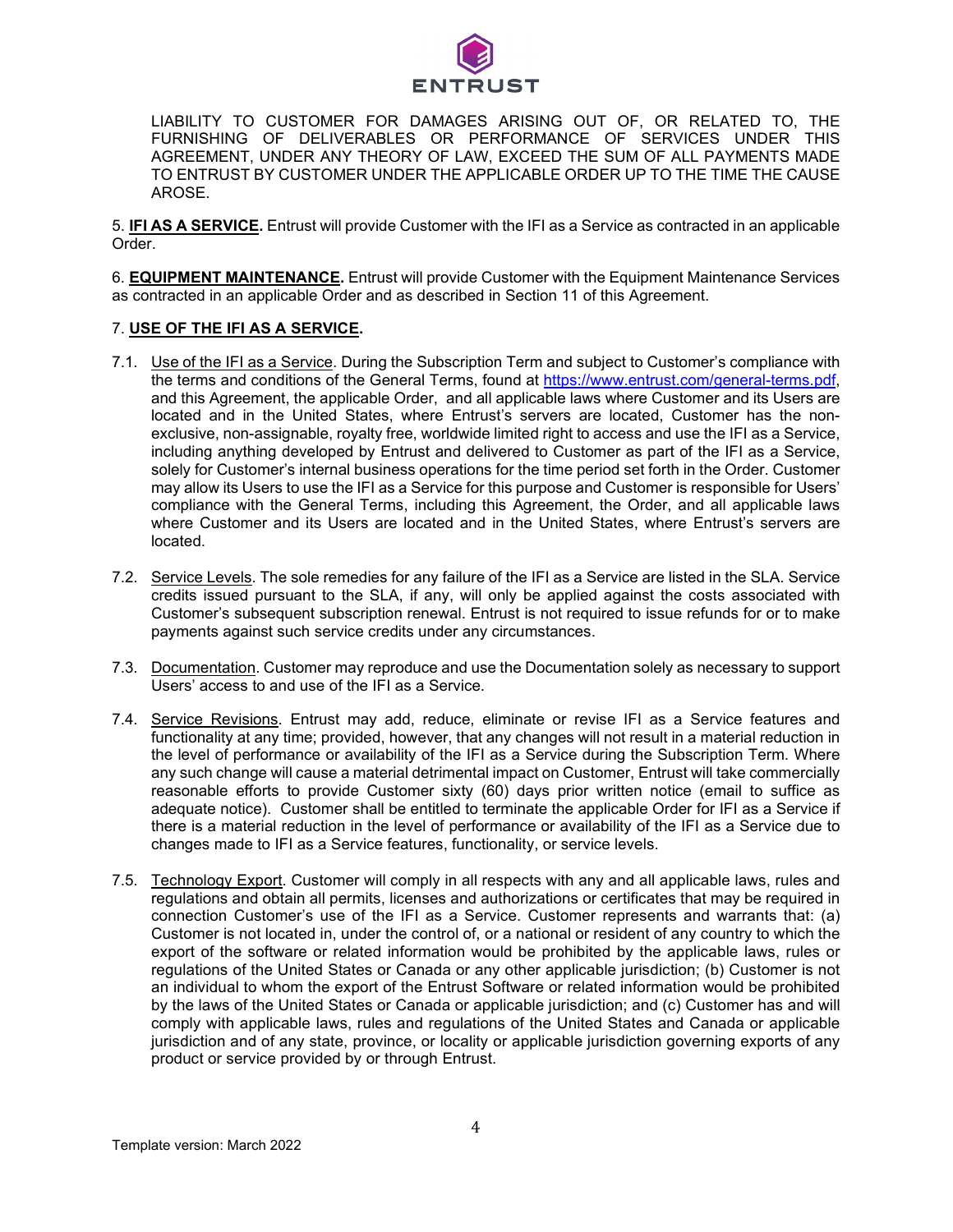

#### 8. **OWNERSHIP & RESTRICTIONS.**

- 8.1. IP Ownership. Entrust or its licensors retain all ownership and intellectual property rights to the IFI as a Service, including Entrust Software, and derivative works thereof, and to anything developed or delivered by or on behalf of Entrust under this Agreement.
- 8.2. Feedback. "Feedback" refers to Customer's and Users' (and their respective employees' and contractors') suggestions, comments, or other feedback about the IFI as a Service or other Entrust products and services. Even if designated as confidential, Feedback will not be subject to any confidentiality obligations binding Entrust. Customer hereby agrees that Entrust will own all Feedback and all associated intellectual property rights in or to Feedback, and Customer hereby assigns to Entrust all of Customer's (and Users') right, title, and interest thereto, including without limitation intellectual property rights.
- 8.3. Use Restrictions. Customer may not, or cause or permit others to:
	- (a) remove or modify any program markings or any notice of Entrust's or its licensors' proprietary rights;
	- (b) modify, make derivative works of, disassemble, decompile, or reverse engineer any part of the IFI as a Service (the foregoing prohibition includes but is not limited to review of data structures or similar materials produced by programs), or access or use the IFI as a Service in order to build or support, and/or assist a third party in building or supporting, products or services competitive to Entrust;
	- (c) perform or disclose any benchmark or performance tests of the IFI as a Service without Entrust's prior written consent;
	- (d) perform or disclose any of the following security testing of the Services Environment or associated infrastructure: network discovery, port and service identification, vulnerability scanning, password cracking, remote access testing, or penetration testing;
	- (e) license, sell, rent, lease, transfer, assign, distribute, display, host, outsource, disclose, permit timesharing or service bureau use, or otherwise commercially exploit or make the IFI as a Service, Entrust Software, Services Environments or materials available, to any third party, other than as expressly permitted under the terms of the applicable order; and
	- (f) use production items, including but not limited to, data, key, connection to card management systems, or cards, in the staging or test environment nor use test or staging items, including but not limited to, data, key, connection to card management systems, or cards in the production environment.
- 8.4. Remedies. In the event that Entrust suspects any breach of the requirements of Section 8.3, including without limitation by Users, Entrust may suspend Customer's access to the IFI as a Service and other Offerings without advanced notice, in addition to such other remedies as Entrust may have.
- 8.5. Additional Customer Obligations. The rights granted to Customer under this Agreement are also conditioned on the following:
	- (a) except as expressly provided herein or in the Order, no part of the IFI as a Service may be copied, reproduced, distributed, republished, downloaded, displayed, posted or transmitted in any form or by any means, including but not limited to electronic, mechanical, photocopying, recording, or other means; and
	- (b) Customer makes every reasonable effort to prevent unauthorized third parties from accessing the IFI as a Service.

# 9. **POLICY & COMPLIANCE.**

- 9.1. PCI CP Compliance. Entrust will provide the IFI as a Service in compliance with Payment Card Industry Card Production and Provisioning Logical Security Requirements v2.0 (January 2017) and the Payment Card Industry Card Production and Provisioning Physical Security Requirements v2.0 (January 2017) (the "PCI CP Requirements").
- 9.2. Certification. Upon Customer's request, Entrust will provide evidence of Entrust's current certification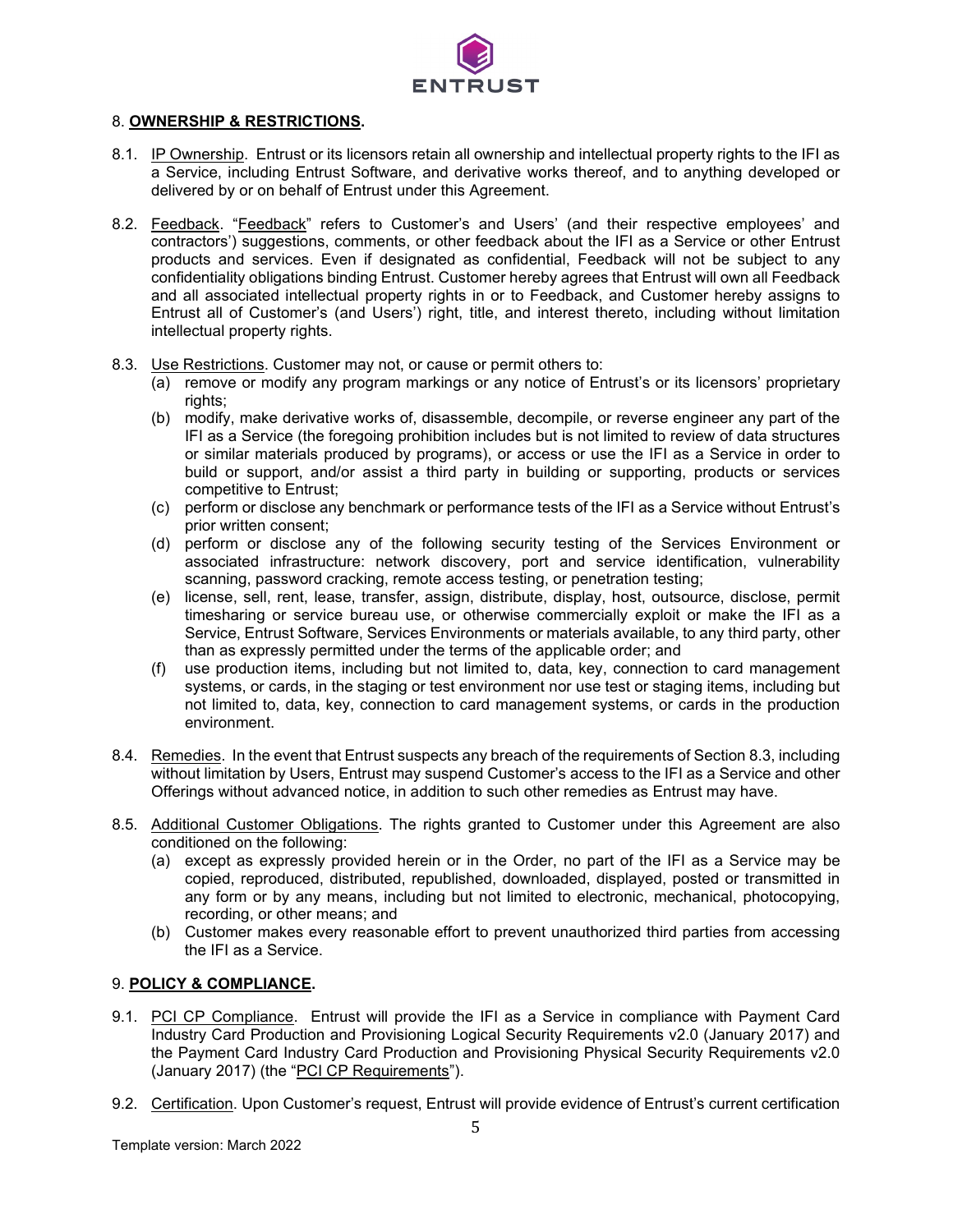

of compliance with PCI CP Requirements.

# 10. **CUSTOMER DATA & PRIVACY.**

- 10.1. Data Processing. To the extent that Entrust processes any Personal Data (as defined in the DPA) on Customer's behalf and in performance of the Agreement, the terms of the DPA, which are hereby incorporated by reference, shall apply and the parties agree to comply with such terms. Customer's acceptance of this Agreement shall be treated as acceptance and signing of the DPA (including the Standard Contractual Clauses attached to the DPA). Entrust reserves the right to update the DPA from time to time to comply with legal and regulatory requirements, and to keep current with upgrades and enhancements to our products and services. The latest version posted on Entrust's website shall always apply. Any changes to the DPA will not result in a material reduction in the level of protection provided for Personal Data during the Subscription Term.
- 10.2. Use of Customer Data. Customer hereby acknowledges and agrees that the IFI as a Service requires Entrust process, transmit, and/or store Customer Data, including, but not limited to, Personal Information of Cardholders. By submitting Customer Data to the IFI as a Service, Customer agrees that Entrust may process, transmit and/or store Customer Data to the extent necessary and for the sole purpose of enabling the IFI as a Service. Entrust will process, transmit, and store Customer Data in accordance with the PCI CP Requirements. Customer acknowledges and agrees that compliance with the PCI CP Requirements is adequate to protect Customer Data.
- 10.3. Consent to Use Customer Data. Customer is responsible for obtaining all necessary rights and permissions to enable, and grants such rights and permissions to, Entrust and its affiliates to process, transmit, and store Customer Data for the use of the IFI as a Service. This includes Customer making necessary disclosures and obtaining consent, if required, before providing Customer Data to Entrust. If any Customer Data to be provided to Entrust by Customer could be subject to governmental regulation or may require security measures beyond those provided in the IFI as a Service, Customer will not transmit such Customer Data unless Entrust agrees to implement additional security measures. Customer is responsible for its use of the IFI as a Service and by using the IFI as a Service acknowledges that it meets Customer's requirements to comply with applicable laws regarding the protection of Customer Data. Entrust will have no responsibility or liability for the accuracy of data uploaded to the IFI as a Service by Customer or Users, including without limitation Customer Data and any other data uploaded by Customer or Users.
- 10.4. Service Data. Entrust owns all right, title and interest in and to Service Data and for greater certainty may use, reproduce, sell, publicize, or otherwise exploit Service Data that is anonymized in any way, in its sole discretion.

#### 11. **HARDWARE SUPPORT SERVICES.**

- 11.1. Equipment Maintenance Services. If stated in an Order, Entrust Corporation ("Entrust") will provide Customer with Equipment Maintenance Services on an on call basis at Customer location(s) ("On-Call Service") or at and Entrust repair facility ( "Depot Service") for the Equipment described in the applicable Order ("Covered Equipment"). Such services include telephone technical support in accordance with Section 11.2 and remedial and concurrent preventive maintenance on Covered Equipment in accordance with Section 11.3 for On-Call Service and 11.4 for Depot Service. Entrust warrants that the Equipment Maintenance services will cause Covered Equipment to meet the manufacturer's operating specifications given reasonable wear and tear and the Equipment's age and condition.
- 11.2. Telephone Technical Support. Entrust technical phone support staff for Equipment support is available to provide problem resolution during Entrust's "Technical Support Hours" of 6 a.m. – 6 p.m. Mountain Time, Monday – Friday (excluding Entrust Holidays) ("Technical Support Hours"). "Entrust Holidays" means New Year's Day, Presidents' Day, Easter Sunday, Memorial Day, Independence Day, Labor Day, Thanksgiving Day, Thanksgiving Friday, Christmas Eve, and Christmas Day or such different days as Entrust may designate after written notification to Customer (holidays occurring on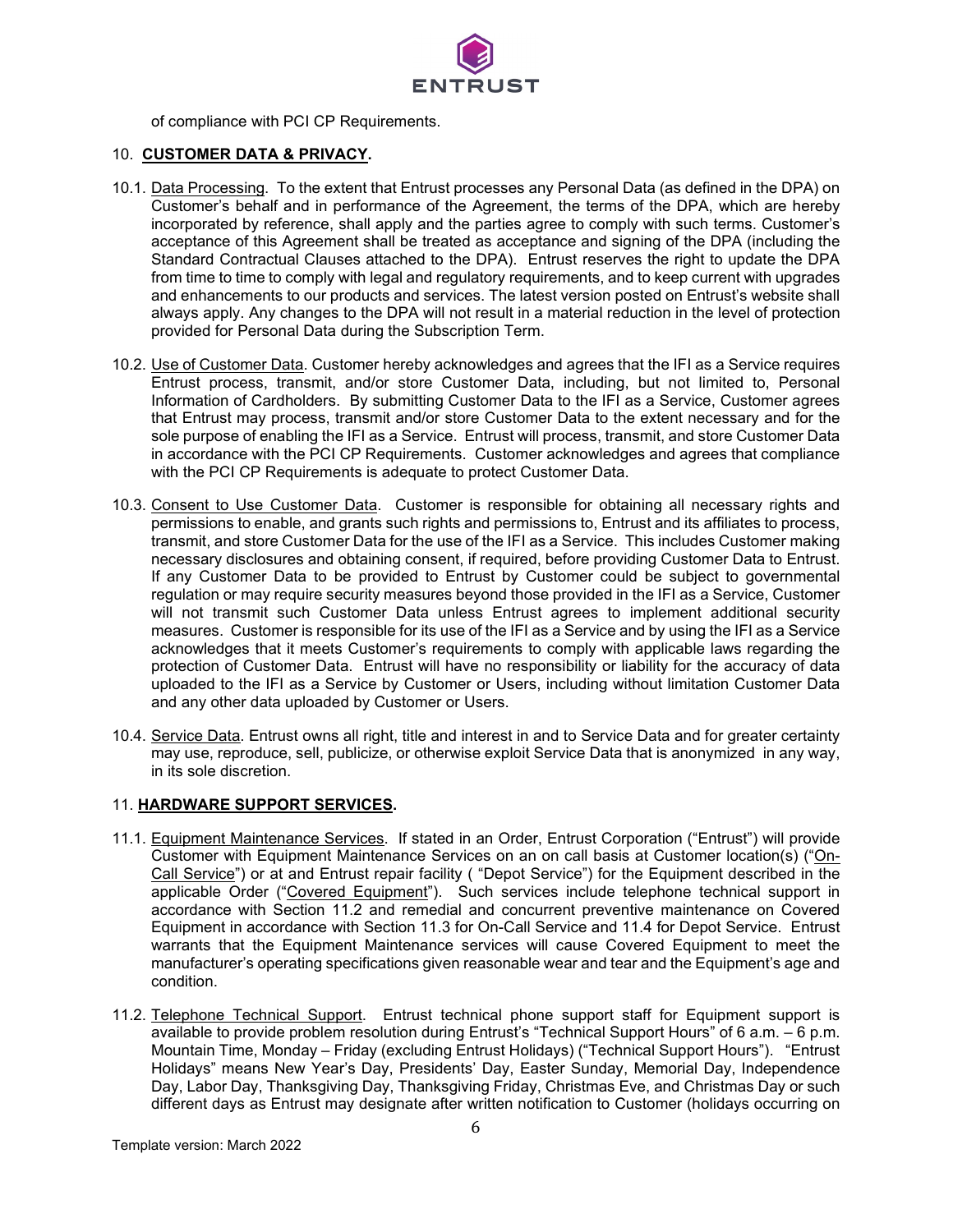

a Saturday or Sunday may be observed on the preceding Friday or following Monday). Entrust's Customer Support Center will document any request made outside of these coverage hours and the technical phone support staff will contact Customer to provide problem resolution when Technical Support Hours resume.

- 11.3. On-Call Service. On-Call Service includes all parts, labor and travel expense necessary to provide remedial Equipment Maintenance Services on Covered Equipment at Customer location(s) Monday through Friday local site time, 8:00 am to 5:00 pm (excluding Entrust Holidays) ("Coverage Hours"), and includes preventive maintenance performed during the remedial service visit. On-Call Service specifically excludes Software Maintenance support, which is available by separate agreement.
- 11.4. Depot Service. Depot Service includes all parts and labor expense necessary to provide Equipment Maintenance Services (remedial maintenance) on Covered Equipment at an Entrust repair facility under one of the following service plans as set forth in an applicable Order. Depot Service expressly excludes Software Maintenance support, which is available by separate agreement.
	- (a) Standard Depot. When any Covered Equipment repair is deemed necessary by an Entrust phone technician, Customer must ship the Covered Equipment at Customer's expense to the Entrust depot repair facility. Entrust will repair the Covered Equipment within 5 Business Days from the date of receipt. Entrust will return the repaired Covered Equipment to Customer at its expense via standard ground transportation.
	- (b) Rapid Replacement. When any Covered Equipment repair is deemed necessary by an Entrust phone technician, Entrust will ship a replacement refurbished unit to Customer via overnight shipment at its expense, create a Return Material Authorization (RMA) and provide a prepaid shipping label for the return of the defective unit. Customer must ship the defective Covered Equipment to the Entrust depot repair facility, using the RMA provided by Entrust. The defective Covered Equipment must be returned to Entrust within 14 days of Customer's receipt of the replacement unit. If the unit is not returned to Entrust within the specified time, Entrust may invoice Customer for the full retail price of the replacement unit. For certain peripheral Covered Equipment designated by Entrust, such as pin pads, Entrust will ship a replacement new or refurbished unit to Customer via overnight shipment at its expense, but a return of the defective unit to Entrust is not required.
- 11.5. Exclusions. The following are not covered in the Equipment Maintenance Services and are subject to additional charges:
	- (a) Overtime Charges and Travel Expenses. Any On-Call Service started during the Coverage Hours and completed within 1 hour after such period and any On-Call Services started by Entrust without Customer's request and completed after such 1 hour period will not be treated as overtime. On-Call Service completed after such 1-hour period at Customer request or any other service otherwise provided at Customer request outside of the Coverage Hours (including service provided on Entrust Holidays) will be treated as overtime. A minimum charge of 1 hour will apply to any overtime services. All overtime charges and any travel expenses of Entrust personnel for maintenance services not included in On-Call Service will be charged to Customer at Entrust's maintenance rates in effect at the time of occurrence.
	- (b) Unauthorized Use or Service. Equipment Maintenance Services do not include service or repair work caused by: (i) Customer's failure to observe any of the conditions in this Agreement; (ii) Customer's failure to use the Covered Equipment in accordance with the manufacturer's instructions; (iii) maintenance or attempted repairs or adjustments of the Covered Equipment by anyone other than Entrust authorized personnel; (iv) service, reconfiguration, or upgrading of any data communications interface occasioned by changes made to host computers or network transmission devices; (v) tampering, misuse or abuse of the Covered Equipment; (vi) force majeure; or (vii) use with the Covered Equipment of supplies or consumable materials not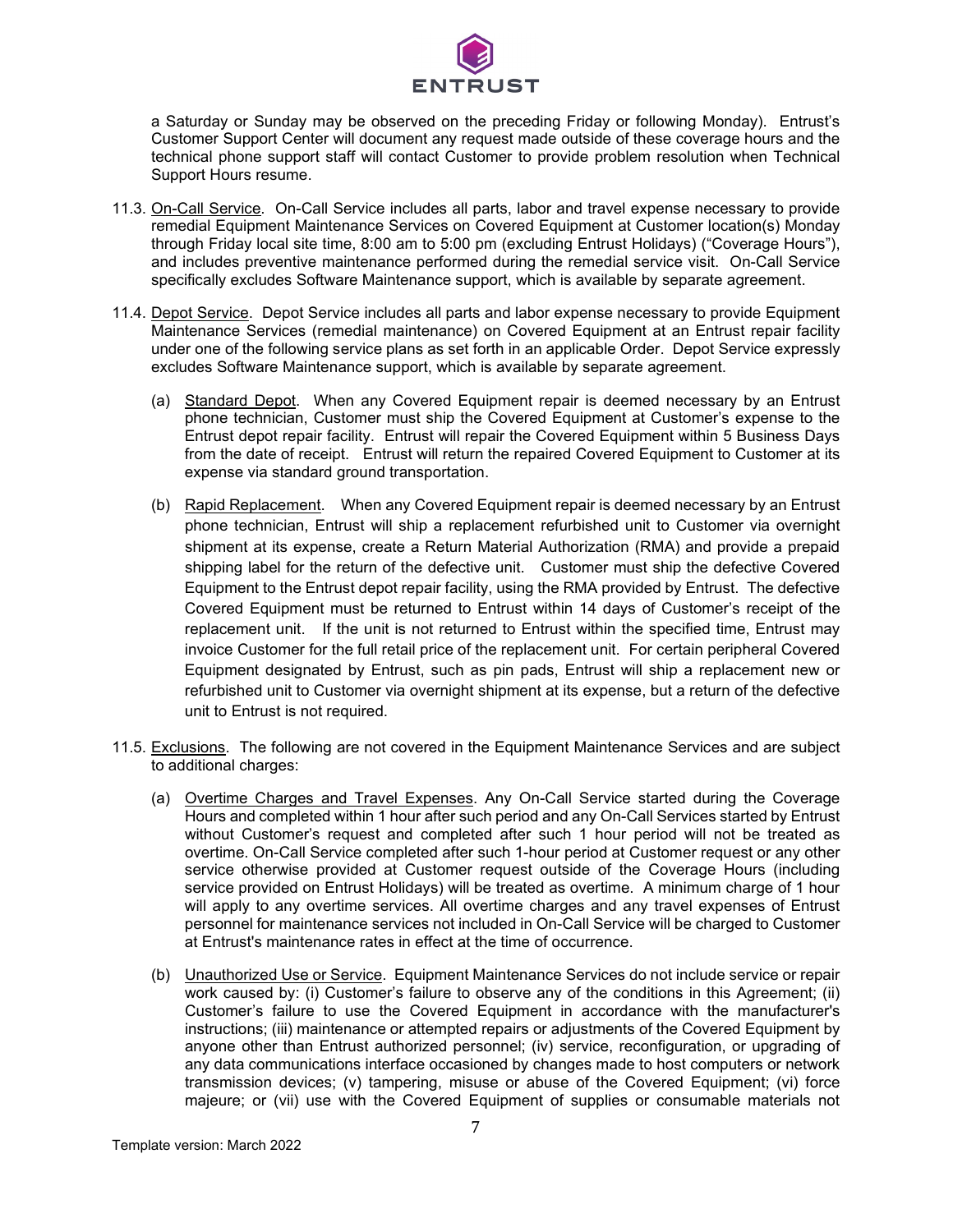

supplied by Entrust. Repairs, adjustments, or parts replacement required as a result of any of the foregoing will be provided by Entrust at then-current time and materials rates.

- (c) Consumables and Supplies. Equipment Maintenance Services do not include consumables and supplies such as printheads, cleaning rollers and cards, ribbons, foils, forms, overlaminates, card affixing stickers, labels, toner and other supplies for use with the Covered Equipment, including Customer supplies necessary for maintenance purposes, or travel and labor should Entrust be requested to install them. Unless covered by warranty, such items will be invoiced at Entrust's then-current retail price.
- (d) Billable Services. For On-Call Service certain service calls fall outside the scope of Equipment Maintenance Services and are subject to additional charge at then-current time and material rates. Examples of such calls include but are not limited to: problems caused by hardware, supplies or expendable items not covered under this Agreement; software related calls; calls generated due to operator errors rather than defective hardware; calls due to power surges or lightning damage; and "No-Trouble-Found" calls – problems such as those caused by device cables or phone lines, defective SPS/UPS systems, defective media, defective consumables or other problems which should have been identified in Customer's call management process. Entrust will make reasonable efforts to provide advance notice to the extent possible before providing service for such calls.

### 11.6. Parts.

- (a) Parts Replacement. In the performance of Equipment Maintenance Services Entrust may at its option repair or replace any part that fails to perform its function under normal use. Entrust may at its option use new, rebuilt, or reconditioned parts or improved parts provided such parts are capable of performing functions at a level similar to those of the replaced parts.
- (b) Parts Availability. If parts required for Equipment Maintenance Services are no longer available, Entrust may terminate coverage for some or all of the affected Covered Equipment and will issue Customer a prorated credit for the remaining term of the applicable Order.

#### 11.7. Conditions Applicable to Equipment Maintenance Services.

- (a) On-Call Service Access to Product. Customer must permit Entrust personnel free and safe access to the Covered Equipment and provide without charge to Entrust such working space and necessary utilities as may reasonably be required by Entrust personnel to perform On-Call Service.
- (b) Shipping Cartons. Where Entrust is providing Standard Depot Service, Customer is responsible for storing and maintaining the original shipping cartons provided with the Covered Equipment (or cartons of equal durability and quality). These cartons will be used for shipment of Covered Equipment to and from the Entrust depot service facility when service is required. Entrust will not be responsible for any shipping damage resulting from the failure to utilize such original shipping cartons. When Entrust determines that any such carton has become materially degraded, it will replace the carton before shipping the repaired product back to Customer and will invoice Customer for the new carton at Entrust's then-current retail price.
- (c) Notification of Covered Equipment Location. Customer must provide Entrust the address at which Covered Equipment is installed and notify Entrust promptly of the new address if Covered Equipment is relocated. Customer is responsible for the cost of any such relocation and for the change in applicable Service fees, if any, resulting from the new location(s) of the Covered Equipment.
- (d) Changes to Scope of Services. If Customer requests changes that affect the performance or cost of the Equipment Maintenance Services, Entrust reserves the right to modify the scope of